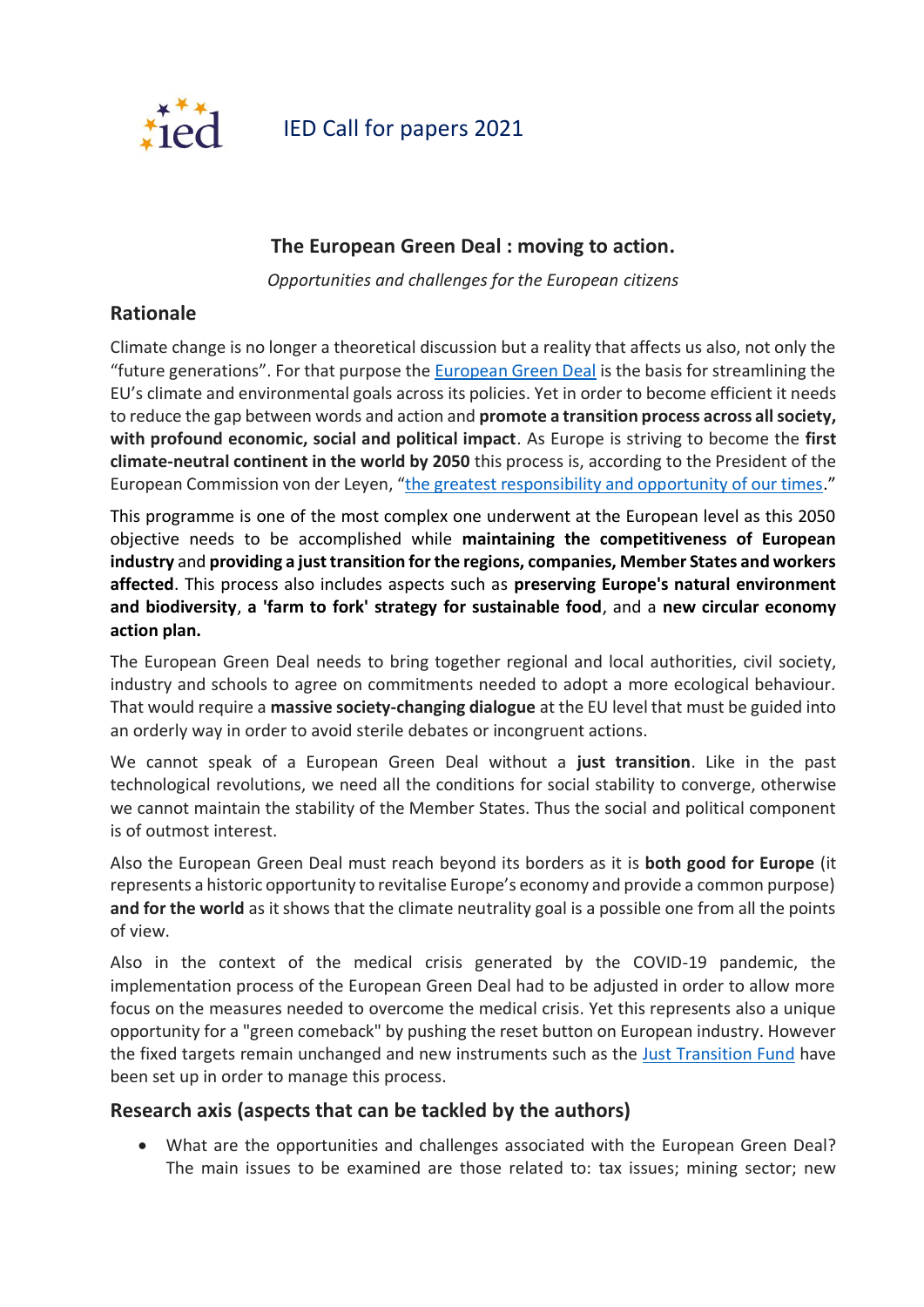

# IED Call for papers 2021

industrial strategy; renewable energy transition; energy efficiency; sustainable mobility; CAP and organic agriculture; new technologies; circular economy and green standards.

- Another important aspect given the 2050 objective is the impact that the European Green Deal has on younger generations. What is the impact on youth employability? What are the risks and opportunities for the younger generations?
- The EU by itself cannot fight the climate change alone. What are the options for the EU climate diplomacy in the future?
- The European Green Deal comes also with a high political cost. What are the trends it can set up in the political landscape? Is there a risk of a political backlash? How can we guarantee a just transition?

# **Research format and outcome**

The aspects related to the European Green Deal should be addressed and developed by **young researchers and policy analysts** through a series of **Policy Studies** meant to define and support with arguments the opportunities and challenges related to the European Green Deal in the larger context of the debate generated by the Conference on the Future of Europe.

The Research papers would address several key issues related the question of the European Green Deal, whilst:

- **anticipating possible European and regional trends,**
- **sticking to the concerns of the European and national societies**
- **bringing specific and concrete policy recommendation.**

The main purpose is to have a **pragmatic approach** that identifies the opportunities and challenges related to the European Green Deal in order to come up with a series of policy recommendations and also prospective scenarios, with concrete action plans, that can provide viable solutions to the relevant stakeholders.

The contributions should be policy orientated and have approx. **8** - **10 pages (maximum)** (without Annexes and Bibliography). Template and stylistic guidelines will be provided to the selected candidates.

In the frame of this fellowship, the selected candidates should:

- Draft a specific research paper on the proposed subject
- Be prepared to possible presentation of the research paper during conferences

or similar events in 2021-2022.

• be prepared to work on a possible publication

#### **Funding**

- 1.500 € gross amount
- the selected candidate is responsible for paying all the due taxes

## **Eligibility criteria:**

- Bachelor degree;
- Age limit of 35 years old by the 11 July 2021;